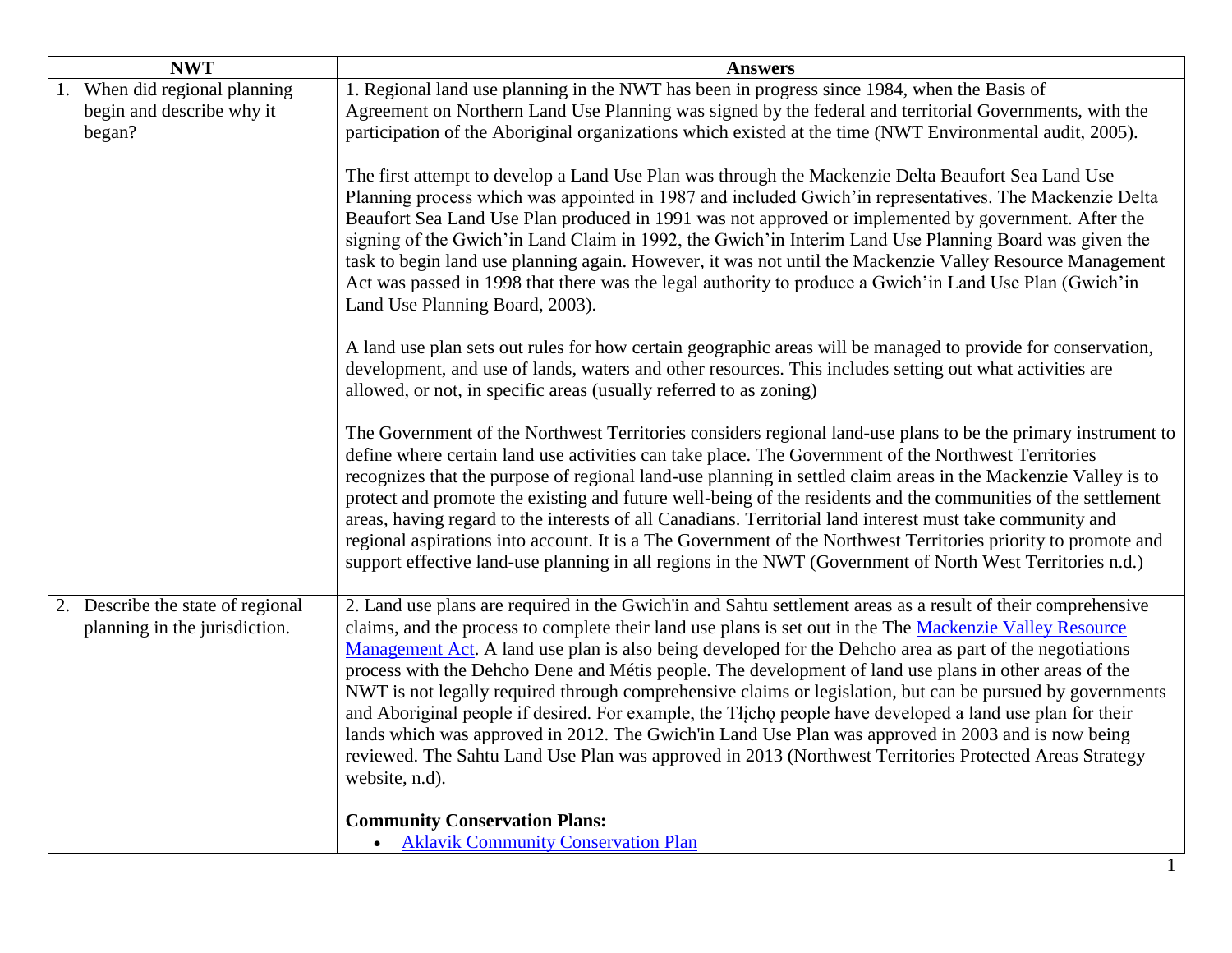|                                                                                                     | <b>Inuvik Community Conservation Plan</b><br><b>Ulukhaktok Community Conservation Plan</b><br><b>Paulatuk Community Conservation Plan</b><br><b>Sachs Harbour Community Conservation Plan</b><br><b>Tuktoyaktuk Community Conservation Plan</b><br>(Government of North West Territories, n.d.)                                                                                                                                                                                                                                                                                                                                                                                                                                                                                                                                                                                                                                                                                                                                                                                                                                                                                                                                                                                                                                                                                                                                                                                                                                                                                                                                                                                                                                                                                                                                                                                                                                                      |
|-----------------------------------------------------------------------------------------------------|------------------------------------------------------------------------------------------------------------------------------------------------------------------------------------------------------------------------------------------------------------------------------------------------------------------------------------------------------------------------------------------------------------------------------------------------------------------------------------------------------------------------------------------------------------------------------------------------------------------------------------------------------------------------------------------------------------------------------------------------------------------------------------------------------------------------------------------------------------------------------------------------------------------------------------------------------------------------------------------------------------------------------------------------------------------------------------------------------------------------------------------------------------------------------------------------------------------------------------------------------------------------------------------------------------------------------------------------------------------------------------------------------------------------------------------------------------------------------------------------------------------------------------------------------------------------------------------------------------------------------------------------------------------------------------------------------------------------------------------------------------------------------------------------------------------------------------------------------------------------------------------------------------------------------------------------------|
| 3. What legislation guides the<br>planning process? and describe<br>the links to other legislation. | 3. The Mackenzie Valley Resource Management Act, 1998 (MVRMA) established an integrated co-<br>management system to manage public and private lands and waters, as provided for in the land claims<br>agreements in the Mackenzie Valley. The MVRMA is designed to ensure that Aboriginal people and other<br>Northerners can participate meaningfully in decision-making processes. The Minister of Indian and Northern<br>Affairs has primary responsibility for implementing the MVRMA, and Indian and Northern Affairs Canada<br>has specific responsibilities for carrying out this mandate through land use planning, environmental<br>monitoring, enforcement of development permits, and support for all co-management boards. Environment<br>Canada also has environmental monitoring responsibilities in the Northwest Territories (Berger, 2010).<br>The Mackenzie Valley Resource Management Act (MVRMA) establishes co-management boards to carry out<br>land use planning (Sahtu Land use Planning board website, n.d.).<br>Land use plans are required in the Gwich'in and Sahtu settlement areas as a result of their comprehensive<br>claims, and the process to complete their land use plans is set out in the The Mackenzie Valley Resource<br><b>Management Act.</b><br>The development of land use plans in other areas of the NWT is not legally required through comprehensive<br>claims or legislation, but can be pursued by governments and Aboriginal people if desired. For example the<br>Tłicho<br><b>Protected Area Strategy</b><br>The NWT Protected Areas Strategy (PAS) outlines a community-based process to establish a network of<br>protected areas across the NWT. It recognizes the need to balance conservation and economic development,<br>while respecting Aboriginal rights, third party interests, and land use planning processes (Northwest<br>Territories Protected Areas Strategy website, n.d.). |
| 4. What is the composition of the<br>planning body?                                                 | 4. Example from the Gwich'in planning process:<br>The composition of the planning board consists of five members including, apart from the chairperson, two                                                                                                                                                                                                                                                                                                                                                                                                                                                                                                                                                                                                                                                                                                                                                                                                                                                                                                                                                                                                                                                                                                                                                                                                                                                                                                                                                                                                                                                                                                                                                                                                                                                                                                                                                                                          |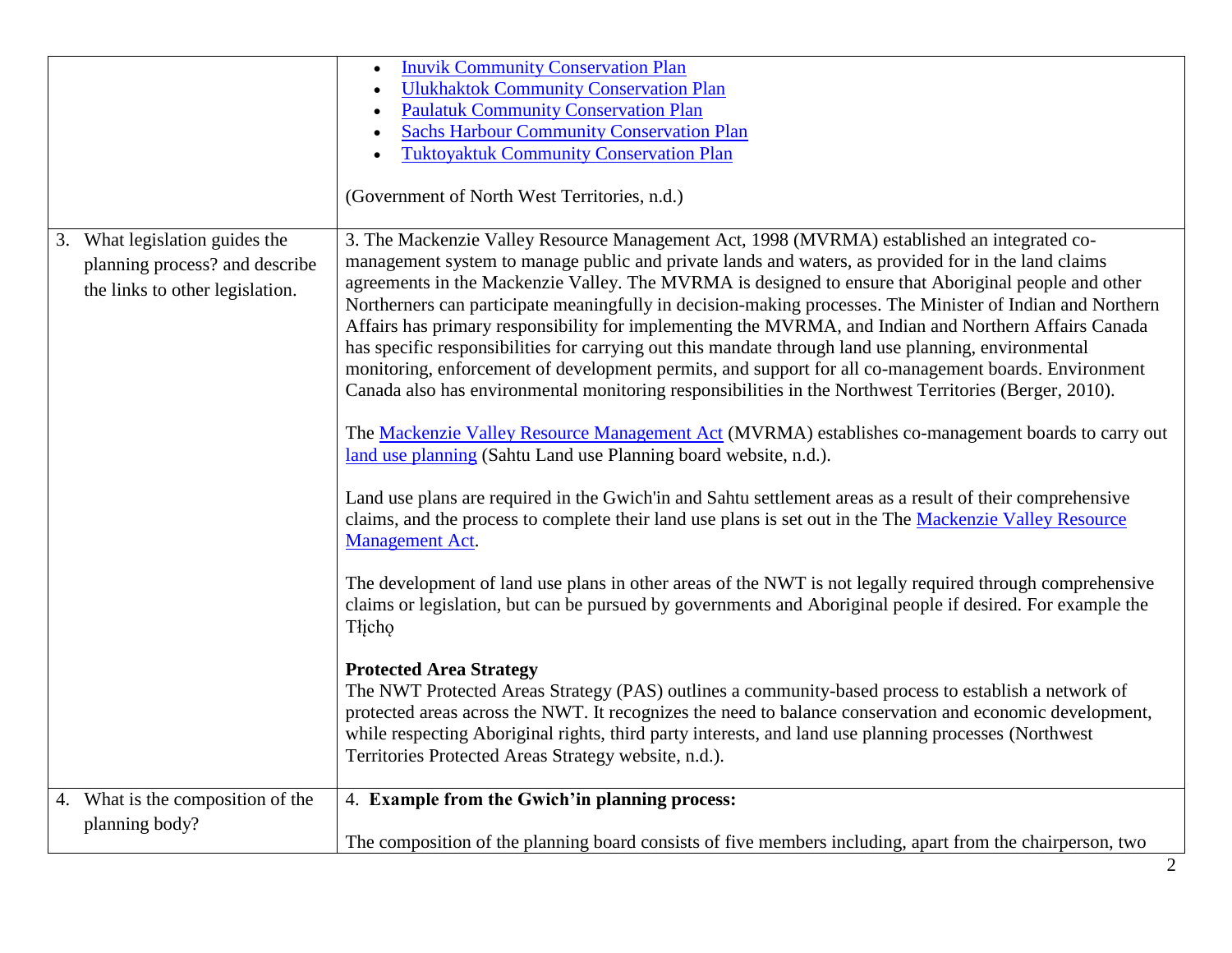|                                                                                    | members appointed on the nomination of the Gwich' in First Nation and one member appointed on the<br>nomination of the territorial Minister. The main office of the board shall be located in the settlement area<br>referred to in the Gwich'in Agreement (Mackenzie Valley Resource Management Act, n.d.)<br>Example from the Sahtu planning board.<br>The Sahtu Land Use Planning Board (SLUPB) is an institute of public government. It is a neutral board<br>expected to make decisions in the best interests of the Sahtu communities, while considering the interests of all<br>Canadians. It was created to give the people of the Sahtu a voice in how the land use decisions are made.<br>The Sahtu Land Use Planning Board is made up of nominees from the Sahtu Secretariat Incorporated (SSI),<br>the Government of the Northwest Territories and the Government of Canada. SSI has 2 nominees on the |
|------------------------------------------------------------------------------------|--------------------------------------------------------------------------------------------------------------------------------------------------------------------------------------------------------------------------------------------------------------------------------------------------------------------------------------------------------------------------------------------------------------------------------------------------------------------------------------------------------------------------------------------------------------------------------------------------------------------------------------------------------------------------------------------------------------------------------------------------------------------------------------------------------------------------------------------------------------------------------------------------------------------|
|                                                                                    | Board, whereas the Government of the Northwest Territories has 1 and the Government of Canada has 1.<br>These 4 members nominate the Chairperson who makes up the fifth and last member. Members are appointed<br>by the Minister of AANDC for a 3-year term, and are expected to make decisions in a fair and neutral manner<br>(Sahtu Land use Planning board website, n.d.).                                                                                                                                                                                                                                                                                                                                                                                                                                                                                                                                    |
| 5. What land do the land use plans<br>apply to?                                    | 5. Completed regional plans in the NWT cover Aboriginal, Crown and Commissioner's land, but exclude<br>National Parks, National Historic Sites and some municipal lands.                                                                                                                                                                                                                                                                                                                                                                                                                                                                                                                                                                                                                                                                                                                                           |
| 6. Describe the jurisdictions<br>a. planning process (i.e.<br>what are the stages) | 6a. From the Gwich'in Planning Process:<br>1) Information Collection and Analysis<br>At this stage we gather information about community issues and resources such as wildlife; forests; sand and<br>gravel; tourism and roads.                                                                                                                                                                                                                                                                                                                                                                                                                                                                                                                                                                                                                                                                                    |
|                                                                                    | 2) Plan Options<br>What needs to be in the Plan? Here we present ideas that could be in the Plan.                                                                                                                                                                                                                                                                                                                                                                                                                                                                                                                                                                                                                                                                                                                                                                                                                  |
|                                                                                    | 3) Draft Plan Production<br>This is our first effort at a Land Use Plan. After all groups have had a chance to comment, we produce the<br>Final Plan                                                                                                                                                                                                                                                                                                                                                                                                                                                                                                                                                                                                                                                                                                                                                               |
|                                                                                    | 4) Final Plan Production<br>This document is submitted to the Gwich'in Tribal Council, the territorial government and the federal<br>government for approval. The Board will consider all of the comments the approval agencies make. If the<br>Board decides to change the final plan based on the comments, then all of the agencies have to agree to the<br>changes.                                                                                                                                                                                                                                                                                                                                                                                                                                                                                                                                            |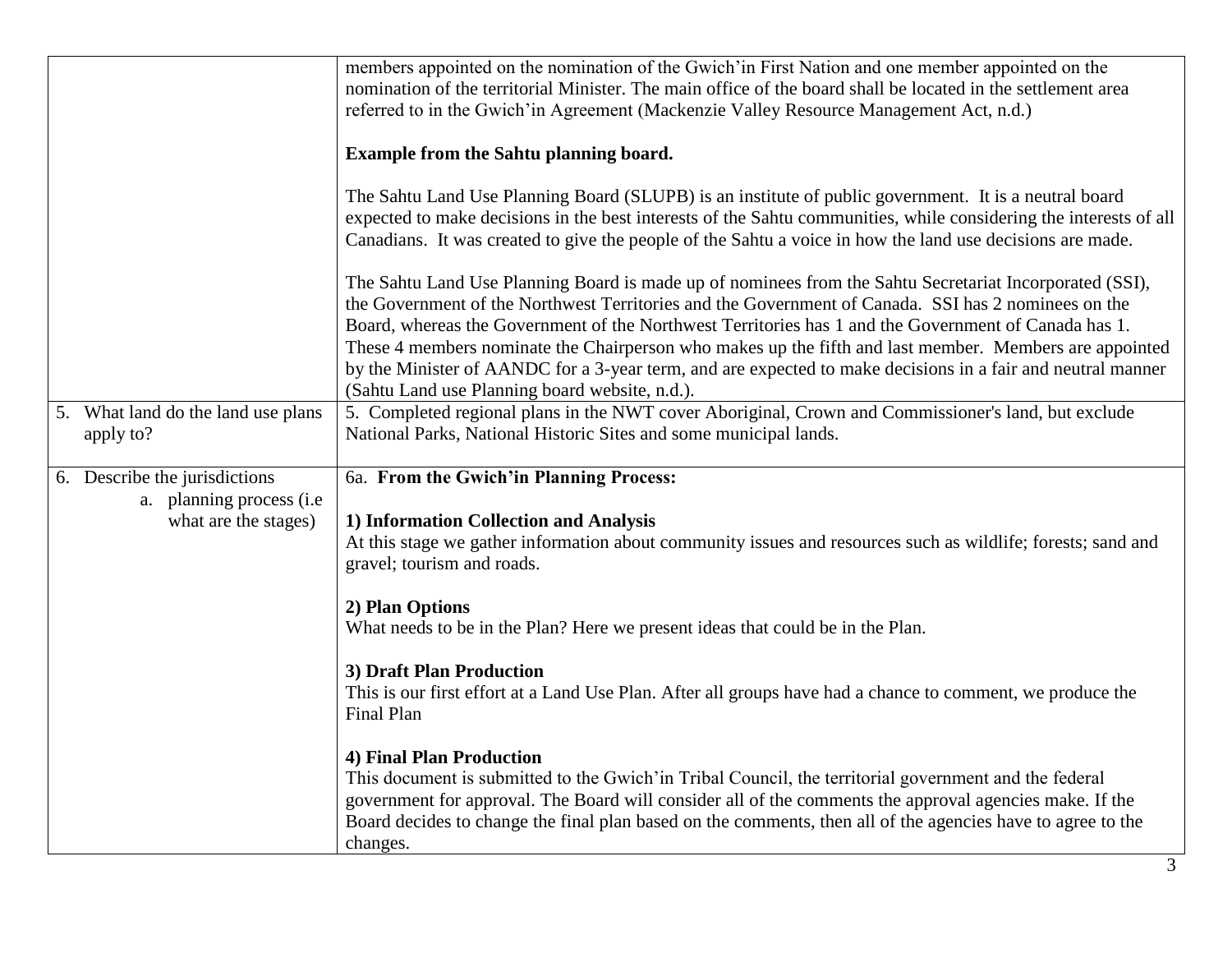|                                                                    | 5) Implementation<br>At this stage we begin to use the Plan for making decisions about land use and resource management.                                                                                                                                                                                                                                                                                                                                                                                                                                                                                                                                           |
|--------------------------------------------------------------------|--------------------------------------------------------------------------------------------------------------------------------------------------------------------------------------------------------------------------------------------------------------------------------------------------------------------------------------------------------------------------------------------------------------------------------------------------------------------------------------------------------------------------------------------------------------------------------------------------------------------------------------------------------------------|
|                                                                    | 6) Review and Amendment (Gwich'in Interim Land Use Planning Board, 1997)<br>five years after the Plan is approved we review it to ensure we've met the goals and objectives. This gives us<br>an opportunity to change the Plan.                                                                                                                                                                                                                                                                                                                                                                                                                                   |
|                                                                    | Note: Community meetings are an important part of the process at every stage                                                                                                                                                                                                                                                                                                                                                                                                                                                                                                                                                                                       |
|                                                                    | See Appendix 1 for land use planning process visual.                                                                                                                                                                                                                                                                                                                                                                                                                                                                                                                                                                                                               |
| b. associated planning                                             | 6b. From the Mackenzie Valley Resource Management Act:                                                                                                                                                                                                                                                                                                                                                                                                                                                                                                                                                                                                             |
| products.                                                          | A land use plan may include:<br>(a) maps, diagrams and other graphic materials;<br>(b) written statements, policies, guidelines and forecasts;<br>(c) descriptions of permitted and prohibited uses of land, waters and resources;<br>(d) authority for the planning board to make exceptions to the plan and the manner of exercising that authority;<br>(e) any other information that the planning board considers appropriate.                                                                                                                                                                                                                                 |
| 7. Describe how the information<br>gathering stage of the planning | 7. The planning board gathers information about community issues and resources such as wildlife; forests;<br>sand and gravel; tourism and roads.                                                                                                                                                                                                                                                                                                                                                                                                                                                                                                                   |
| process is coordinated amongst<br>the planning body.               | Aboriginal Traditional Knowledge has played an important and, in some cases, central role in NWT land use<br>planning, where this planning has taken place (NWT Environmental audit, 2005).                                                                                                                                                                                                                                                                                                                                                                                                                                                                        |
|                                                                    | <b>Example from the Thcho planning process</b><br>The Theho land use plan relied on a traditional knowledge database (gathered since 1993) and extensive<br>cultural mapping exercises done with the guidance of knowledge of the Elders.<br>The cho language was used first and foremost in the discussion of the plan's direction.<br>The process was designed, driven and guided by Elders and their experience on the land is reflected in<br>this Plan.<br>The hope place names identify key locations throughout The holands.<br>There was full opportunity for community consultation and involvement during the preparation of the<br>Theho Land Use Plan. |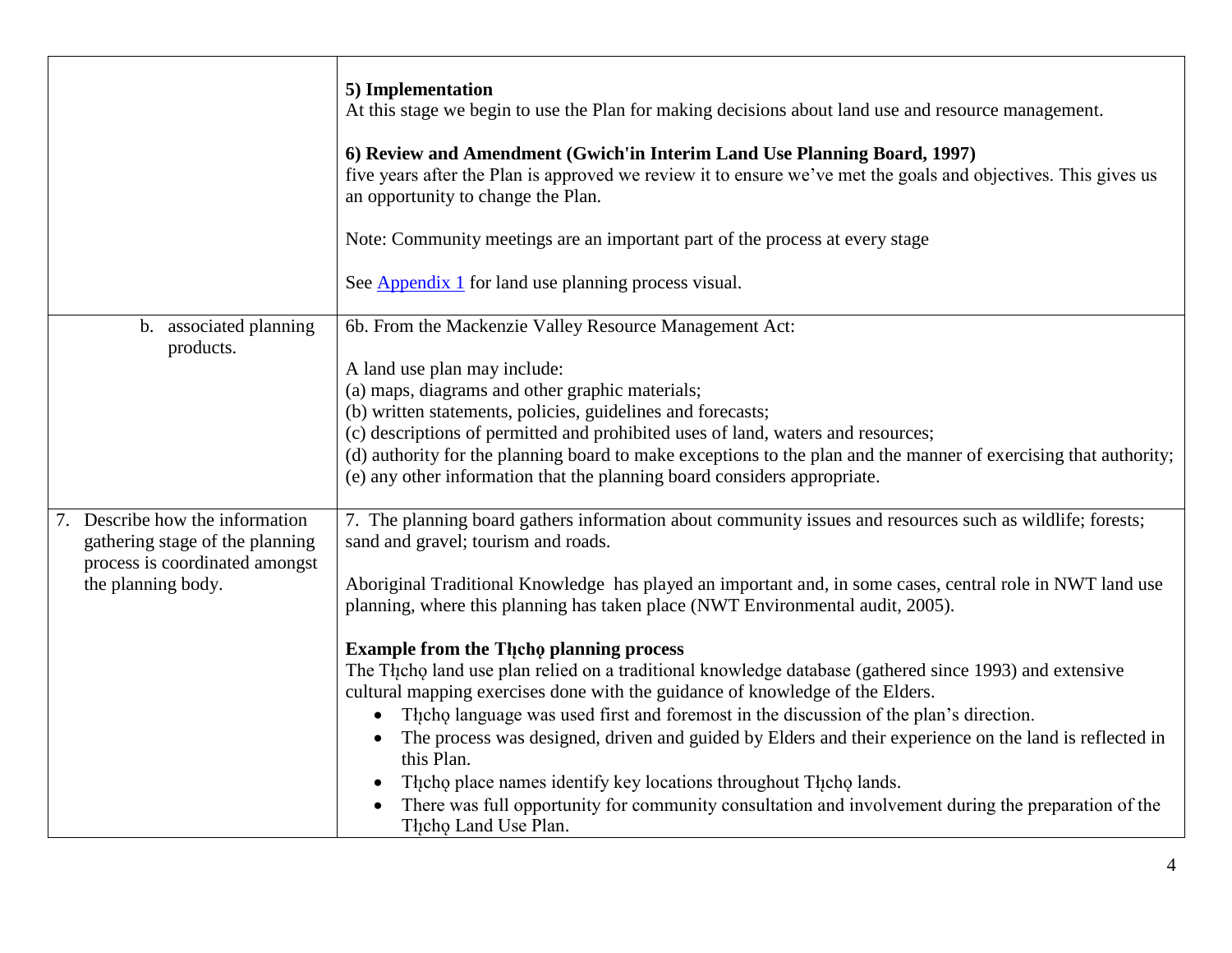|                                                                                                                  | Workshops were undertaken in all four Theoho communities.<br>$\bullet$<br>The Theop storytelling process was used to explain and understand the land and its importance.<br>$\bullet$<br>In preparing for the development of the Th cho Land Use Plan, the Thcho Lands Protection Department and<br>the Th cho Land Use Planning Working Group initiated a number of activities that helped with the compiling<br>of information about Theop lands. This process included data collection and workshops, which used cultural<br>and traditional knowledge. Furthermore, the Th cho Land Use Planning Working Group developed the Thcho<br>GIS Library and indentified significant environmental and cultural features (Th, cho, Land Use Plan, 2012).<br><b>Example from the Gwich'in planning process:</b> During the planning process the planning board was aware |
|------------------------------------------------------------------------------------------------------------------|----------------------------------------------------------------------------------------------------------------------------------------------------------------------------------------------------------------------------------------------------------------------------------------------------------------------------------------------------------------------------------------------------------------------------------------------------------------------------------------------------------------------------------------------------------------------------------------------------------------------------------------------------------------------------------------------------------------------------------------------------------------------------------------------------------------------------------------------------------------------|
|                                                                                                                  | that information and knowledge for certain sectors and in certain areas was scarce. The board dealt with this<br>by allowing for possible exceptions and amendments to the plan if new information is revealed within the five<br>year life of the plan. The planning board encourages stakeholders, to continue research and further develop<br>the information base of the planning region. New information generated will be included into the plan at the<br>five year review (Gwich'in Land Use Planning Board, 1999).                                                                                                                                                                                                                                                                                                                                          |
| Describe how conflicts between:<br>8.<br>a. the governments are<br>addressed                                     | 8a. Information not found.                                                                                                                                                                                                                                                                                                                                                                                                                                                                                                                                                                                                                                                                                                                                                                                                                                           |
| b. the stakeholders are<br>addressed                                                                             | 8b. Information not found.                                                                                                                                                                                                                                                                                                                                                                                                                                                                                                                                                                                                                                                                                                                                                                                                                                           |
| c. others involved, i.e.<br>overseer and planning<br>body                                                        | 8c. Information not found.                                                                                                                                                                                                                                                                                                                                                                                                                                                                                                                                                                                                                                                                                                                                                                                                                                           |
| Describe how decisions are<br>9.<br>made amongst the planning<br>body throughout the planning<br>process.        | 9. Information not found.                                                                                                                                                                                                                                                                                                                                                                                                                                                                                                                                                                                                                                                                                                                                                                                                                                            |
| 9a. Describe who is employed to<br>conduct the planning work, i.e.<br>contractors, planning board staff,<br>etc. | 9a. Information not found.                                                                                                                                                                                                                                                                                                                                                                                                                                                                                                                                                                                                                                                                                                                                                                                                                                           |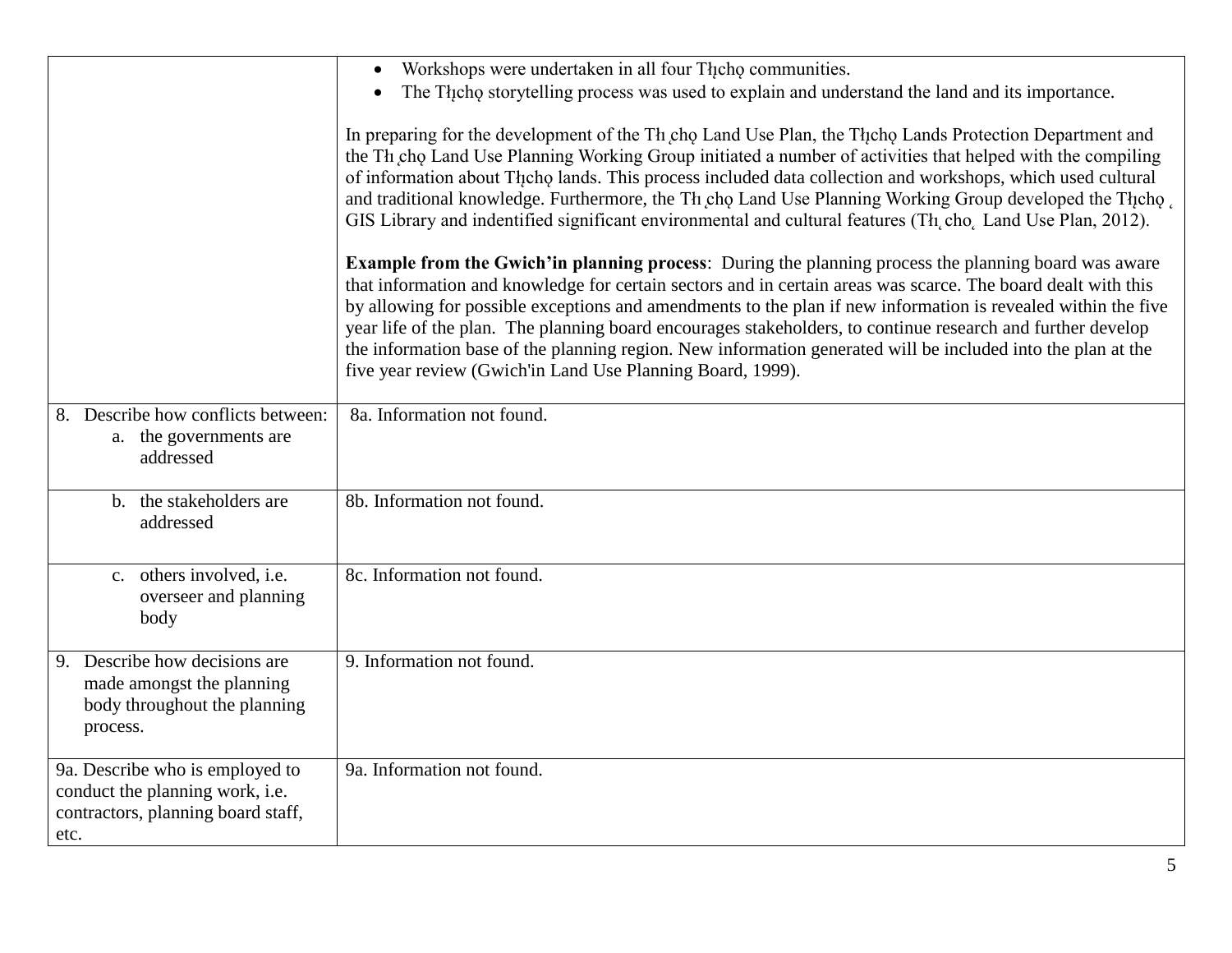| 10. Describe the role of the body                                                                                 | 10. Information not found.                                                                                                                                                                                                                                                                                                                                                                                                                                                                                                                                                                                                                                                                                                                             |
|-------------------------------------------------------------------------------------------------------------------|--------------------------------------------------------------------------------------------------------------------------------------------------------------------------------------------------------------------------------------------------------------------------------------------------------------------------------------------------------------------------------------------------------------------------------------------------------------------------------------------------------------------------------------------------------------------------------------------------------------------------------------------------------------------------------------------------------------------------------------------------------|
| who oversees the planning                                                                                         |                                                                                                                                                                                                                                                                                                                                                                                                                                                                                                                                                                                                                                                                                                                                                        |
| process<br>11. Describe how the process is                                                                        | 11. Information not found.                                                                                                                                                                                                                                                                                                                                                                                                                                                                                                                                                                                                                                                                                                                             |
| funded.                                                                                                           |                                                                                                                                                                                                                                                                                                                                                                                                                                                                                                                                                                                                                                                                                                                                                        |
| 12. Describe the role that the<br>a. a .Provincial/Territorial<br>government play during<br>the planning process. | 12. Overall: Land use planning involves making decisions about how the land will be used in the future. It<br>takes into account the social/cultural, environmental and economic interests of all planning partners, which<br>includes the people of the planning region, the Government of the Northwest Territories, Government of<br>Canada, industry, and non-governmental organisations (NGOs) (Sahtu Land use Planning board website, n.d.).                                                                                                                                                                                                                                                                                                     |
|                                                                                                                   | 12a. The federal Minister may, after consultation with a planning board, give written policy directions that are<br>binding on the planning board with respect to the exercise of any of its functions under this Act (MVRMA,<br>1998). Government supplies policies to the planning board as well as participation mentioned above.                                                                                                                                                                                                                                                                                                                                                                                                                   |
| b. First Nation(s)/ First<br>Nation government(s)<br>play during the planning<br>process.                         | 12b. The MVRMA states that land use planning must involve the participation of the first nation and of<br>residents and communities in the settlement area. Furthermore, the act states that the planning board shall take<br>into consideration a land use plan proposed by the first nation for its settlement lands in the settlement area,<br>and may incorporate that plan into the land use plan for the settlement area.                                                                                                                                                                                                                                                                                                                        |
|                                                                                                                   | <b>Example from the Thcho, Land Use Plan</b>                                                                                                                                                                                                                                                                                                                                                                                                                                                                                                                                                                                                                                                                                                           |
|                                                                                                                   | The Department of Culture and Lands Protection is a department of Th cho Government. The DCLP is<br>responsible for managing Th cho lands and its resources. To achieve this, the Department works closely with<br>numerous environmental agencies, government agencies, resource development companies and the Th cho<br>Assembly to help serve and protect Th cho lands. Th cho law provides direction for the DCLP. The DCLP has<br>worked through the The Th cho Land Use Planning Working Group to produce the Th cho Land Use Plan. The<br>DCLP is the departmental 'window' through which the Th cho Government directs all inquiries concerning<br>Th cho lands, and where issues related to proposed activities and development are reviewed. |
| c. Stakeholders                                                                                                   | 12c The MVRMA states that land use planning must involve the participation of the first nation and of<br>residents and communities in the settlement area.                                                                                                                                                                                                                                                                                                                                                                                                                                                                                                                                                                                             |
| And describe how these groups<br>interests are communicated to the<br>planning body?                              | Interests can be communicated at the outset of the planning process, during consultation, and during the review<br>and feedback of draft products.                                                                                                                                                                                                                                                                                                                                                                                                                                                                                                                                                                                                     |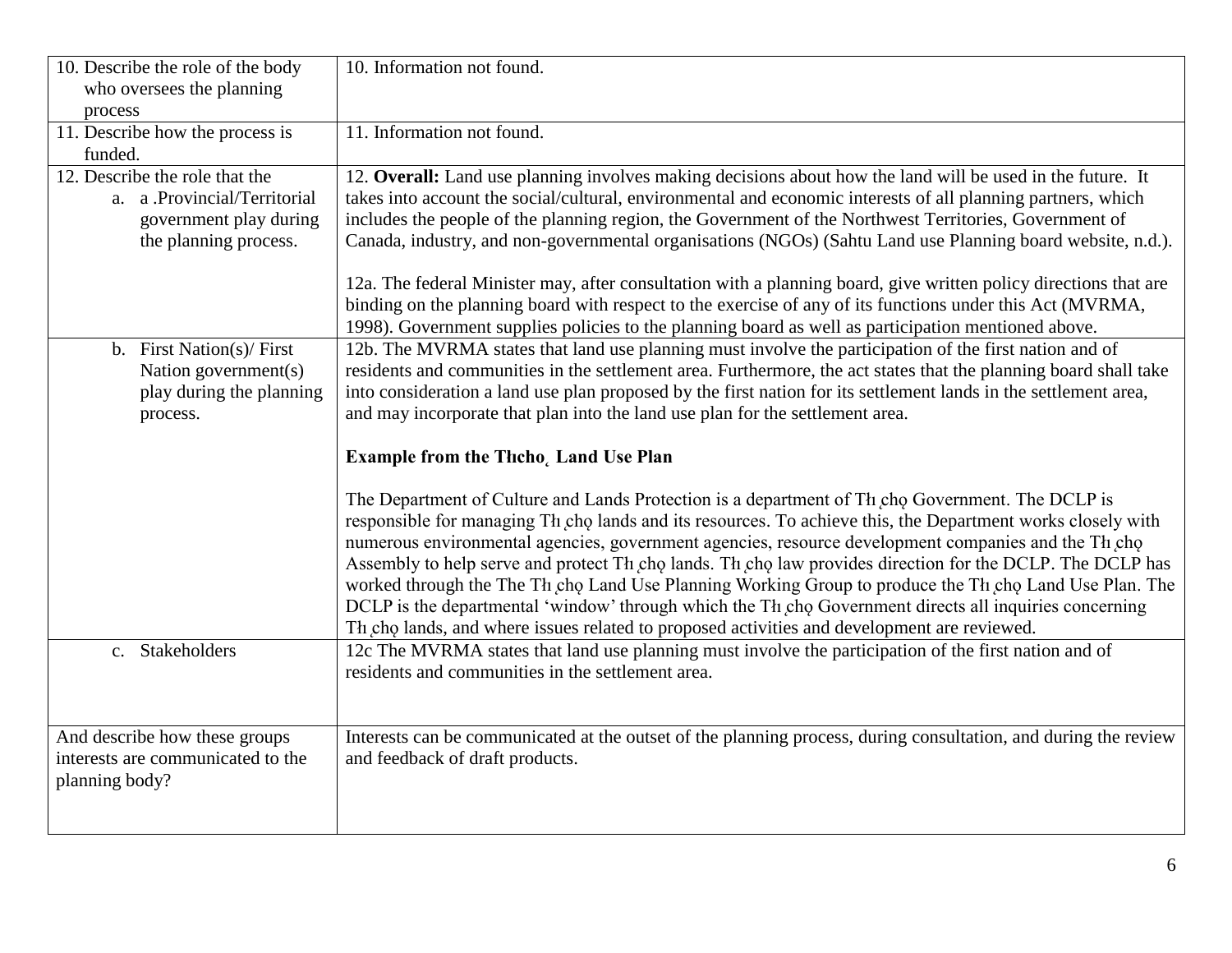| 13. Describe the land designation | 13. Most of the planning processes in the NWT discuss utilizing Cumulative effects management                   |
|-----------------------------------|-----------------------------------------------------------------------------------------------------------------|
| system used in the jurisdiction   | <b>Example from the Gwichin Land use Plan:</b>                                                                  |
|                                   |                                                                                                                 |
|                                   | The Gwich' in Land Use Planning Board is proposing a land use plan for the area in which land is designated     |
|                                   | into three categories:                                                                                          |
|                                   |                                                                                                                 |
|                                   | Gwich'in Protected Areas (GPA): land uses are restricted to small scale community approved renewable            |
|                                   | resource activities. All other activities are prohibited. Included in this designation, and subject to the same |
|                                   | restrictions, are Gwich'in Heritage Protected Areas (GHPA)                                                      |
|                                   |                                                                                                                 |
|                                   | Gwich'in Special Management Areas (GSMA): all land uses are possible providing certain terms and                |
|                                   | conditions described in the plan are met by all users requiring permits, licenses or other authorizations.      |
|                                   |                                                                                                                 |
|                                   | Gwich'in General Use Areas (GGUA): all land uses are possible with no additional terms beyond those             |
|                                   | associated with the current regulatory system                                                                   |
|                                   |                                                                                                                 |
|                                   | <b>Example from the Sahtu land use plan</b>                                                                     |
|                                   |                                                                                                                 |
|                                   | <b>Conservation Zones (CZs)</b>                                                                                 |
|                                   | Green areas on the map show lands that are protected through the land use plan. Conservation Zones protect      |
|                                   | the most important areas by restricting new development in these areas. Bulk water removal, oil and gas         |
|                                   | development, mining, power development, forestry, and quarrying are not allowed in Conservation Zones.          |
|                                   |                                                                                                                 |
|                                   | <b>Proposed Conservation Initiatives (PCIs)</b>                                                                 |
|                                   | PCIs are areas being protected outside the Plan through other territorial or federal processes, such as the     |
|                                   | establishment of National Parks, National Wildlife Areas, or Territorial Parks. Until they are established, the |
|                                   | Plan protects these areas as if they were Conservation Zones by restricting new development.                    |
|                                   |                                                                                                                 |
|                                   | <b>Special Management Zones (SMZs)</b>                                                                          |
|                                   | Yellow areas on the map show where development can happen subject to the special management conformity          |
|                                   | requirements to protect values identified for each SMZ. Cultural sites, traditional uses, wildlife habitat, and |
|                                   | sensitive environmental features are examples of values identified in the SLUP zone descriptions.               |
|                                   |                                                                                                                 |
|                                   | <b>General Use Zones (GUZs)</b>                                                                                 |
|                                   | These areas are open for development, but are still protected under the permitting system that is already in    |
|                                   | place across the Mackenzie Valley. GUZs are intended provide for economic opportunities in the Sahtu. The       |
|                                   | Plan still requires that development conform to requirements that apply to all zones (Sahtu Land use Planning   |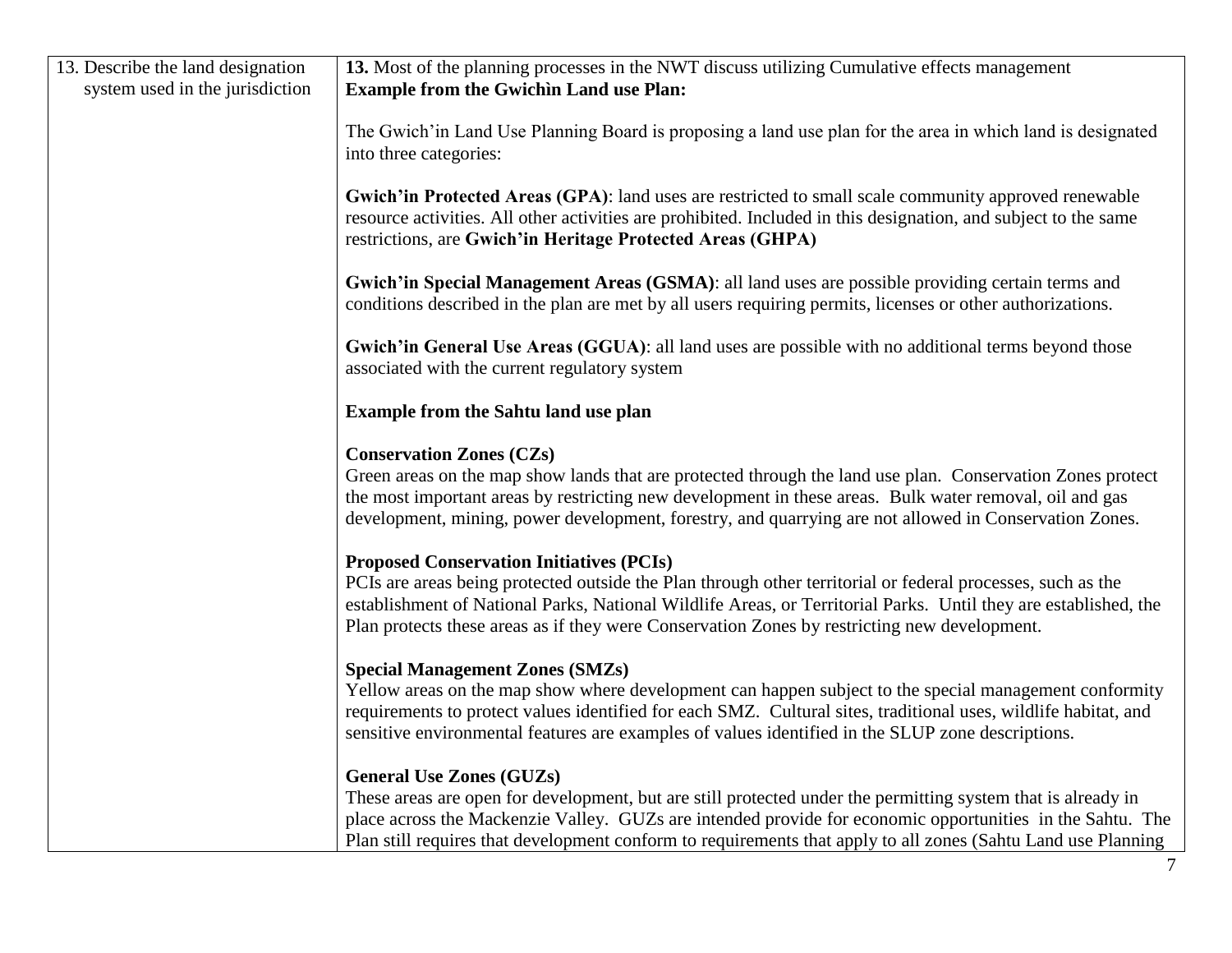|                                                                                                                                         | board website, n.d.).                                                                                                                                                                                                                                                                                                                                                                                                                                                                                                                                             |
|-----------------------------------------------------------------------------------------------------------------------------------------|-------------------------------------------------------------------------------------------------------------------------------------------------------------------------------------------------------------------------------------------------------------------------------------------------------------------------------------------------------------------------------------------------------------------------------------------------------------------------------------------------------------------------------------------------------------------|
|                                                                                                                                         | <b>Example from Th</b> cho Land use Plan<br>Identification of Th, cho, Land Protection Zones The result of this work led to the formal identification of the<br>land use zones, which are referred to in this Th cho Land Use Plan as "Th cho Land Protection Zones". Five<br>separate Th cho Land Protection Zones are identified:                                                                                                                                                                                                                               |
|                                                                                                                                         | 1. Wehexlaxodiale (Land Use Exclusion Zone) Area: 976 km2 Percentage of Tåîchô Land: 2.5%<br>2. Tåîchô Nawoo Ké Dét'ahot'iı (Cultural Heritage Zone) Area: 16,658 km2 Percentage of Tåîchô Land:<br>42.2%                                                                                                                                                                                                                                                                                                                                                         |
|                                                                                                                                         | 3. Gowhado Yek'e t'ii k'e (Traditional Use Zone) Area: 5,521 km2 Percentage of Tåîchô Land: 14%<br>4. Asii Haxowii Gha Enehatô (Enhanced Management Zone) Area: 16,042 km2 Percentage of Tåîchô<br>Land: 40.6%                                                                                                                                                                                                                                                                                                                                                    |
|                                                                                                                                         | 5. Dèk'èasiiæedaà wehoodia (Habitat Management Zone) Area: 280 km2 Percentage of Tåîchô Land: 0.7%<br>Each Th cho Land Protection Zone is described in detail in Chapter 5 of the Th cho Land Use Plan.                                                                                                                                                                                                                                                                                                                                                           |
| 14. How does the land designation<br>system provide management<br>direction? i.e. how do land users<br>interact with the approved plan? | 14. From Sahtu Land use Planning Board website: If you are a developer or a land user who will require<br>permits, licenses or other authorizations for land or water use, please refer to the relevant regional land use<br>plan or community conservation plan as early as possible when developing your project plans.                                                                                                                                                                                                                                         |
|                                                                                                                                         | Conformity Requirements consist of land use zones and conditions for development. There are different<br>conditions for development that apply to the different zone types. These conditions are called Conformity<br>Requirements (CRs). All new activities occurring anywhere in the Sahtu Settlement Area are required to<br>conform to (follow) these conditions. General conditions apply to all zone types, whereas Special<br>Management Conditions apply to Special Management Zones, Conservation Zones, and Proposed<br><b>Conservation Initiatives</b> |
|                                                                                                                                         | All proponents (someone who wants to develop on the land) must demonstrate that they have met the CRs<br>before an application to work on the land or use the water can be granted. The CRs are mandatory.                                                                                                                                                                                                                                                                                                                                                        |
|                                                                                                                                         | If a proponent wants to develop on the land, they would first look at the zoning map and figure out which zone<br>they are in. This will tell them whether or not development is allowed and what CRs they have to follow<br>(Sahtu Land use Planning board website, n.d.).                                                                                                                                                                                                                                                                                       |
|                                                                                                                                         | See <b>Appendix 2</b> for Conformity Requirements visual                                                                                                                                                                                                                                                                                                                                                                                                                                                                                                          |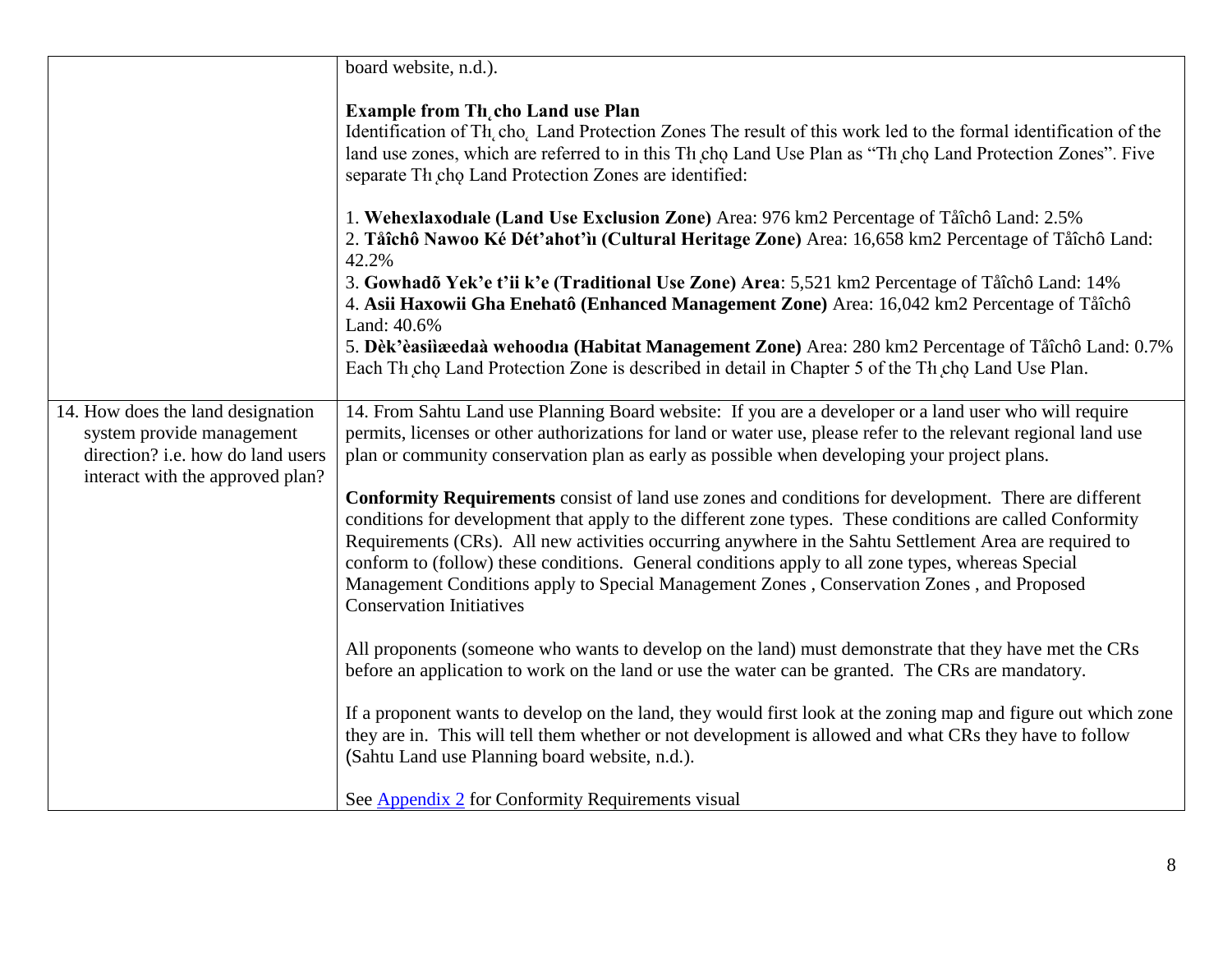|                                                                            | From MVRMA 1998:<br>A planning board shall determine<br>whether an activity is in accordance with a land use plan where<br>(a) the activity is referred to the planning board by a first nation or a department or agency of the federal or<br>territorial government or by the body having authority under any federal or territorial law to issue a licence,<br>permit or other authorization in respect of the activity; or<br>(b) an application for such a determination is made by any person directly affected by an activity for which an<br>application has been made for a licence, permit or authorization.                                                                                                                                                                                                                                                                                                                                                        |
|----------------------------------------------------------------------------|-------------------------------------------------------------------------------------------------------------------------------------------------------------------------------------------------------------------------------------------------------------------------------------------------------------------------------------------------------------------------------------------------------------------------------------------------------------------------------------------------------------------------------------------------------------------------------------------------------------------------------------------------------------------------------------------------------------------------------------------------------------------------------------------------------------------------------------------------------------------------------------------------------------------------------------------------------------------------------|
|                                                                            |                                                                                                                                                                                                                                                                                                                                                                                                                                                                                                                                                                                                                                                                                                                                                                                                                                                                                                                                                                               |
| 15. What are the stages of the<br>approval process for a regional<br>plan? | 15. Example from Sahtu Land use Planning Process:<br>The land use plan was adopted on April 29, 2013 when the Sahtu Land use Planning Board felt that it was a<br>final plan that all approving bodies would agree to. The plan was then submitted for sequential approval as<br>required by Section 43 of the Mackenzie Valley Resource Management Act. The Sahtu Secretariat Incorporate<br>approved the plan July 4, 2013 and then the Government of the Northwest Territories on July 25, 2013. The<br>Plan came into effect the day the Minister of AANDC signed the Plan on behalf of the Government of Canada<br>on August 8, 2013.<br><b>Example The Gwich'in Land Use Plan 2003:</b><br>The Gwich'in Land Use Plan was approved by three groups. The first group required to approve the Gwich'in<br>Land Use Plan was the Gwich'in Tribal Council. The second was the territorial government and the third was<br>the federal government.<br><b>From MVRMA 1998</b> |
|                                                                            | (1) Following the adoption of a land use plan, the planning board shall submit it to the first nation of the<br>settlement area, the territorial Minister and the federal Minister.                                                                                                                                                                                                                                                                                                                                                                                                                                                                                                                                                                                                                                                                                                                                                                                           |
|                                                                            | (2) Where a first nation approves a land use plan, it shall notify the federal Minister and the territorial<br>Minister in writing of the approval.                                                                                                                                                                                                                                                                                                                                                                                                                                                                                                                                                                                                                                                                                                                                                                                                                           |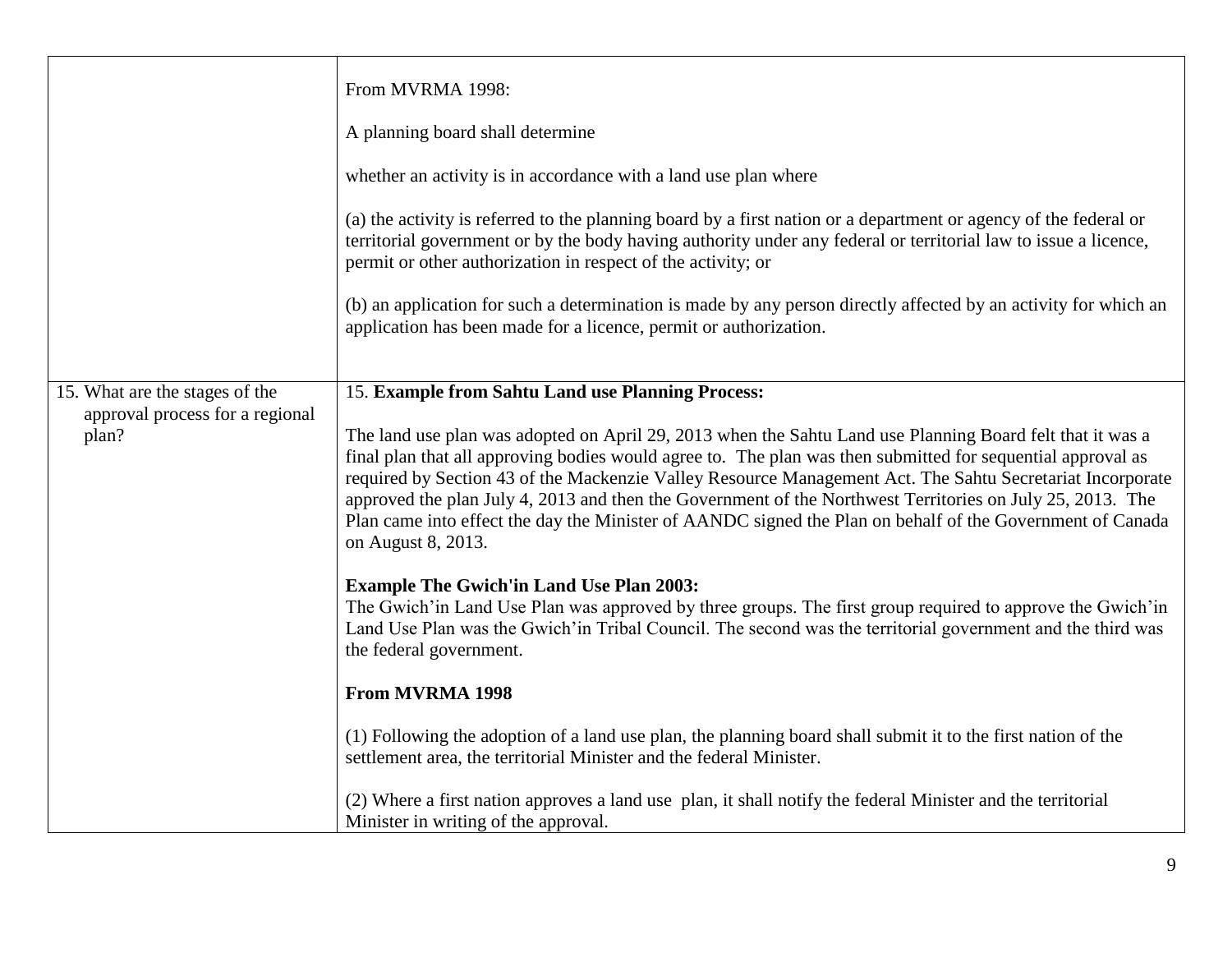|                                                               | (3) On being notified pursuant to subsection (2), the territorial Minister may approve the land use plan, and in<br>that case shall notify the first nation and the federal Minister in writing.<br>Federal approval                                                                                                                                                                                                                                                                                         |
|---------------------------------------------------------------|--------------------------------------------------------------------------------------------------------------------------------------------------------------------------------------------------------------------------------------------------------------------------------------------------------------------------------------------------------------------------------------------------------------------------------------------------------------------------------------------------------------|
|                                                               | (4) On being notified under subsections (2) and (3), the federal Minister may approve the land use plan, which<br>takes effect on the date of its approval by the federal Minister.                                                                                                                                                                                                                                                                                                                          |
|                                                               | (5) Where a party to which a land use plan is submitted does not approve the plan, that party shall notify the<br>other parties and the planning board, in writing, of the reasons for not approving the plan.                                                                                                                                                                                                                                                                                               |
|                                                               | (6) After a planning board has considered any reasons provided to it under subsection (5) and made any<br>modifications to the land use plan that it considers desirable, it shall submit the plan for approval as provided<br>in subsection $(1)$ .                                                                                                                                                                                                                                                         |
| 16. Who is responsible for plan<br>implementation and review? | 16. A comprehensive review of the Gwich'in Land Use Plan five years after its approval is a legislated<br>responsibility of the Planning Board:                                                                                                                                                                                                                                                                                                                                                              |
|                                                               | A planning board shall carry out a comprehensive review of a land use plan not later than five years after the<br>plan takes effect and thereafter every five years or at any other intervals agreed to by the federal Minister, the<br>territorial Minister and the first nation of the settlement area (Terms of reference for the five-year review of the<br>Gwich'in land use plan, n.d.).                                                                                                               |
| a. How often are the plans<br>reviewed?                       | 16a. Example from the Sahtu land use plan: The Plan is intended to be reviewed and updated every 5 years.<br>However, the plan may be amended at any time (Sahtu Land use Planning board website, n.d.)                                                                                                                                                                                                                                                                                                      |
| b. How are variance and<br>amendments handled?                | 16b. Example from the Sahtu land use plan: Plan amendments may be considered for a variety of reasons,<br>including the need to address a new land use, consider new information, update the status and application of<br>the plan to a newly established protected area, or clarify Plan requirements. Any changes proposed by the<br>Sahtu Land use Planning board must also be approved by the Sahtu Secretariat Incorporated, and governments<br>of the Northwest Territories and Canada to take effect. |
|                                                               | The Gwich'in have an extensive implementation strategy see (Gwich'in Land Use Planning Board 2007.<br>Implementing the Gwich'in Land Use Plan: A Five Year Work Plan (2003 TO 2008)).                                                                                                                                                                                                                                                                                                                        |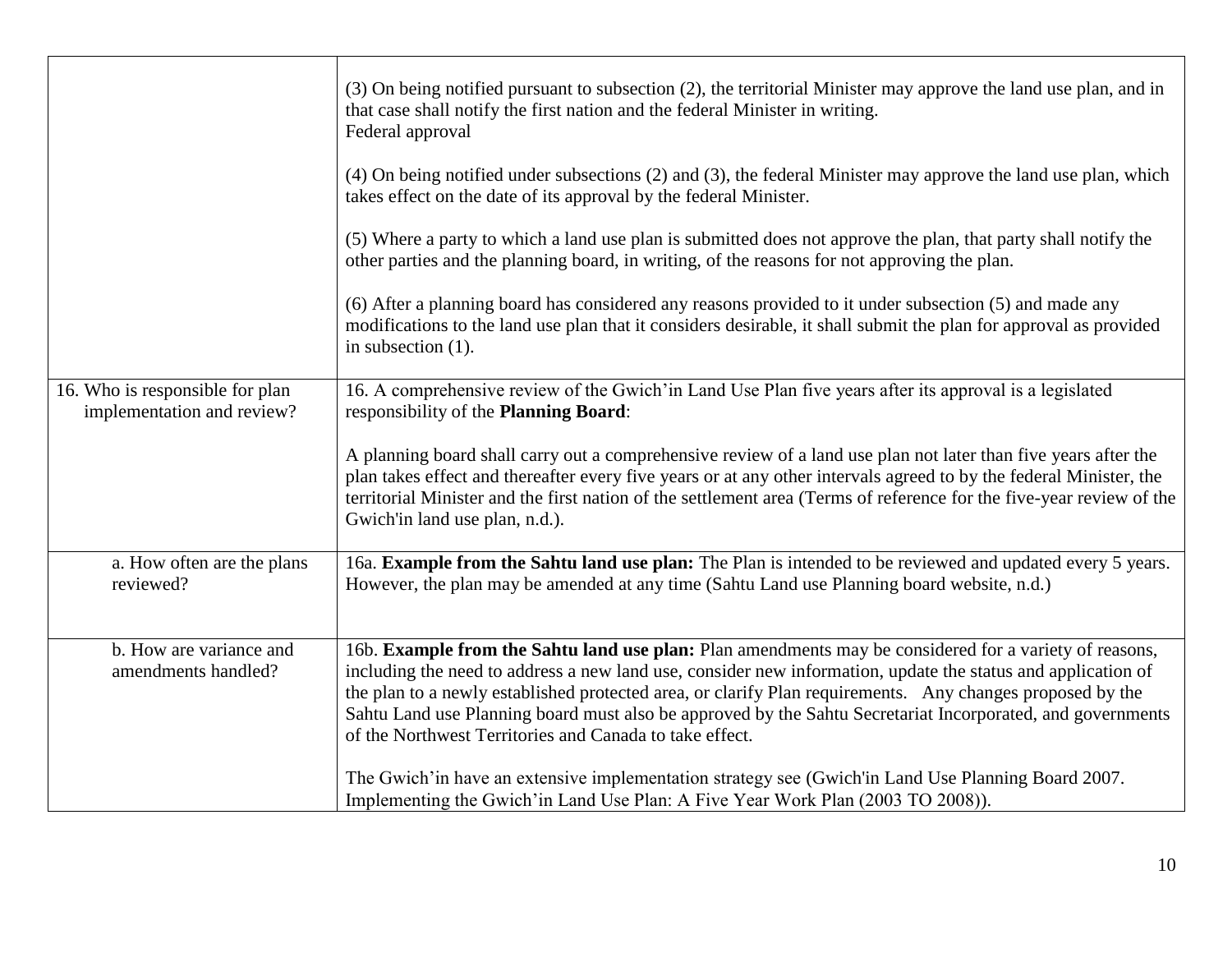| 17. Information not found. |
|----------------------------|
|                            |
|                            |
|                            |
|                            |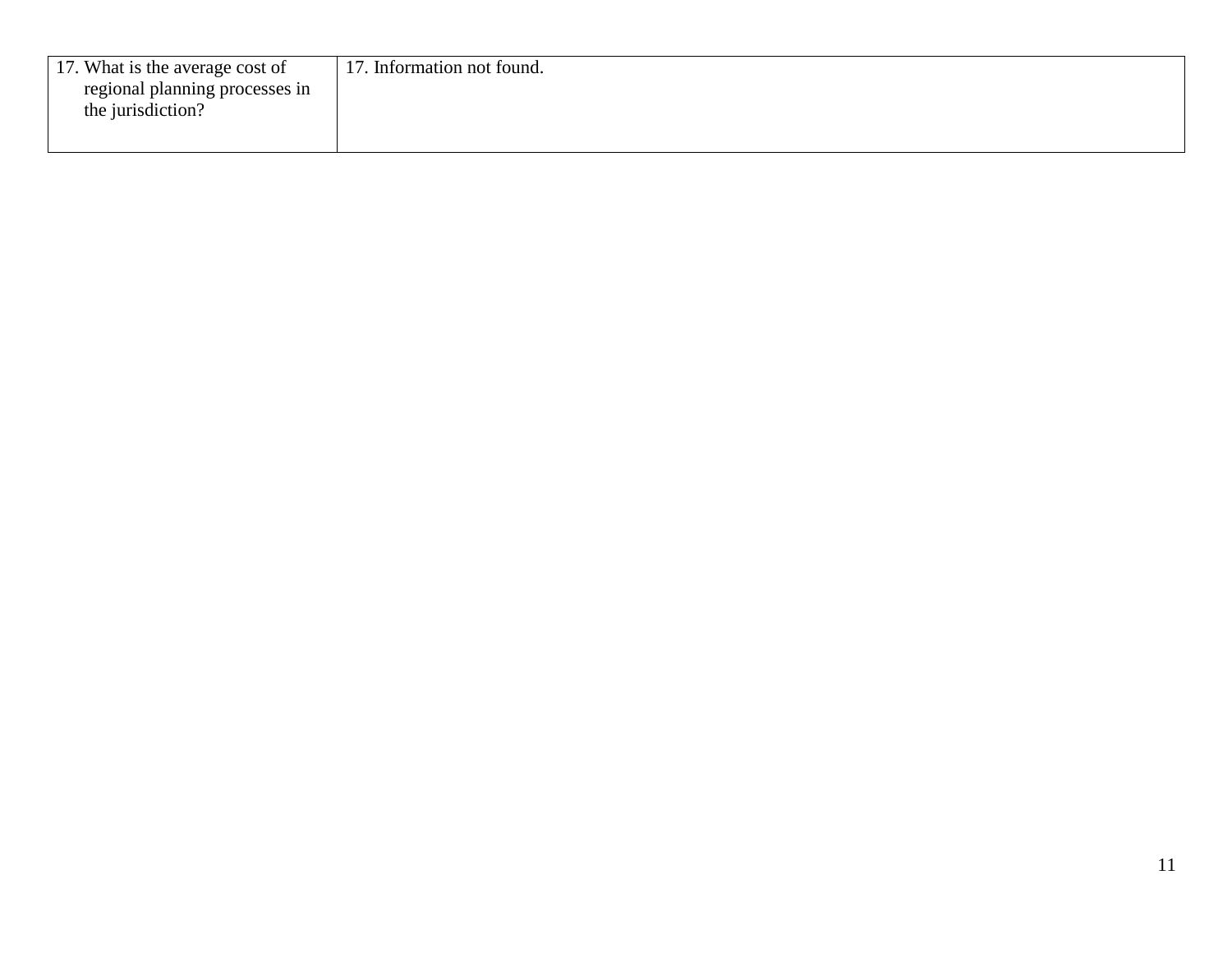## **References**

- Gwich'in Land Use Planning Board (2003). Working for the Land Nành' Geenjit Gwitr'it T'igwaa'in Working for The Land Gwich'in Land Use Plan. Retrieved from [http://www.gwichinplanning.nt.ca/publications/lupd/final%202003/Gwichin\\_Plan.pdf](http://www.gwichinplanning.nt.ca/publications/lupd/final%202003/Gwichin_Plan.pdf)
- Gwich'in Land Use Planning Board (2007). Implementing the Gwich'in Land Use Plan: A Five Year Work Plan (2003 TO 2008). Retrieved from <http://www.gwichinplanning.nt.ca/publications/other/GLUP%20Implmtn%20Strat%2006-07.pdf>
- Government of North West Territories (n.d.). Land Use Planning | Department of Lands. Retrieved from [http://www.lands.gov.nt.ca/land-use](http://www.lands.gov.nt.ca/land-use-planning)[planning](http://www.lands.gov.nt.ca/land-use-planning)
- Mackenzie Valley Resource Management Act. (n.d.). Retrieved from<http://laws-lois.justice.gc.ca/eng/acts/M-0.2/>
- Government of North West Territories (n.d.). Northern Lands Northern Leadership: The GNWT Land Use and Sustainability Framework. Retrieved from<http://www.executive.gov.nt.ca/initiatives/land-use-sustainability/documents/LUSF.pdf>
- Northwest Territories Protected Areas Strategy website (n.d.) Retrieved from<http://www.nwtpas.ca/about-landmanagement.asp>
- NWT Environmental audit (2005). Retrieved from [http://www.enr.gov.nt.ca/sites/default/files/2005\\_nwt\\_environmental\\_audit.pdf](http://www.enr.gov.nt.ca/sites/default/files/2005_nwt_environmental_audit.pdf)
- Gwich'in Interim Land Use Planning Board (1997). Plan Options Gwich'in Settlement Area Land use Plan. Retrieved from <http://www.gwichinplanning.nt.ca/publications/other/PlanOptions-03.pdf>
- Gwich'in Land Use Planning Board (1999). The process of land use planning in the Gwich'in settlement area. Retrieved from [http://www.gwichinplanning.nt.ca/publications/other/GLUPB\\_LandUsePlanningProcess-03.pdf](http://www.gwichinplanning.nt.ca/publications/other/GLUPB_LandUsePlanningProcess-03.pdf)
- Th, cho Government (2012). Th. cho Land Use Plan. Retrieved from [http://www.tlicho.ca/sites/default/files/105-](http://www.tlicho.ca/sites/default/files/105-LandUsePlan_FINAL%20VERSION%5B2%5D.pdf) [LandUsePlan\\_FINAL%20VERSION%5B2%5D.pdf](http://www.tlicho.ca/sites/default/files/105-LandUsePlan_FINAL%20VERSION%5B2%5D.pdf)

Sahtu Land Use Planning board website (n.d.). Retrieved from<http://sahtulanduseplan.org/about-us/faq>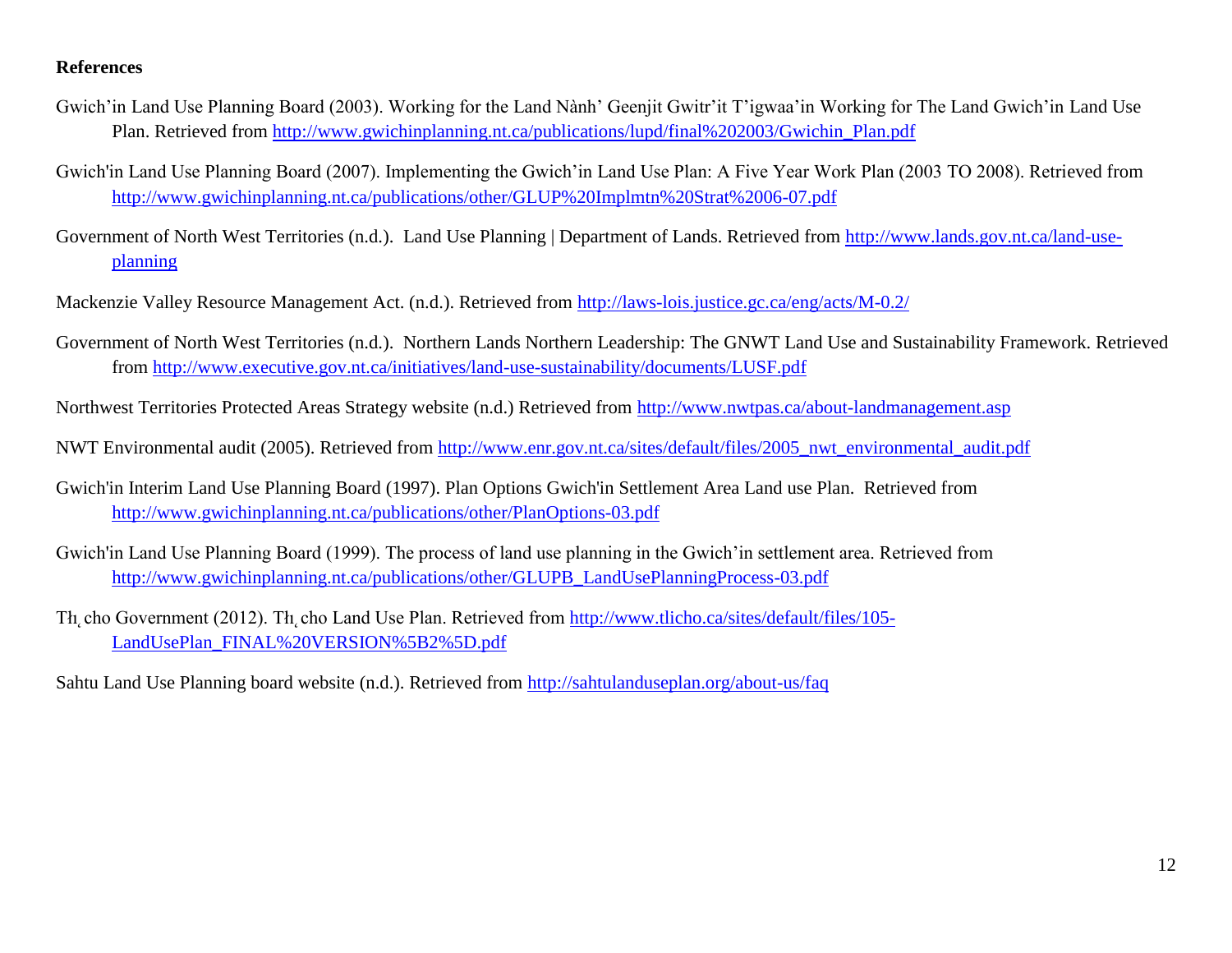## <span id="page-12-0"></span>**Appendix 1 Land use planning process used for Gwich'in land use plan**



Source: Gwich'in Land Use Planning Board, 1999